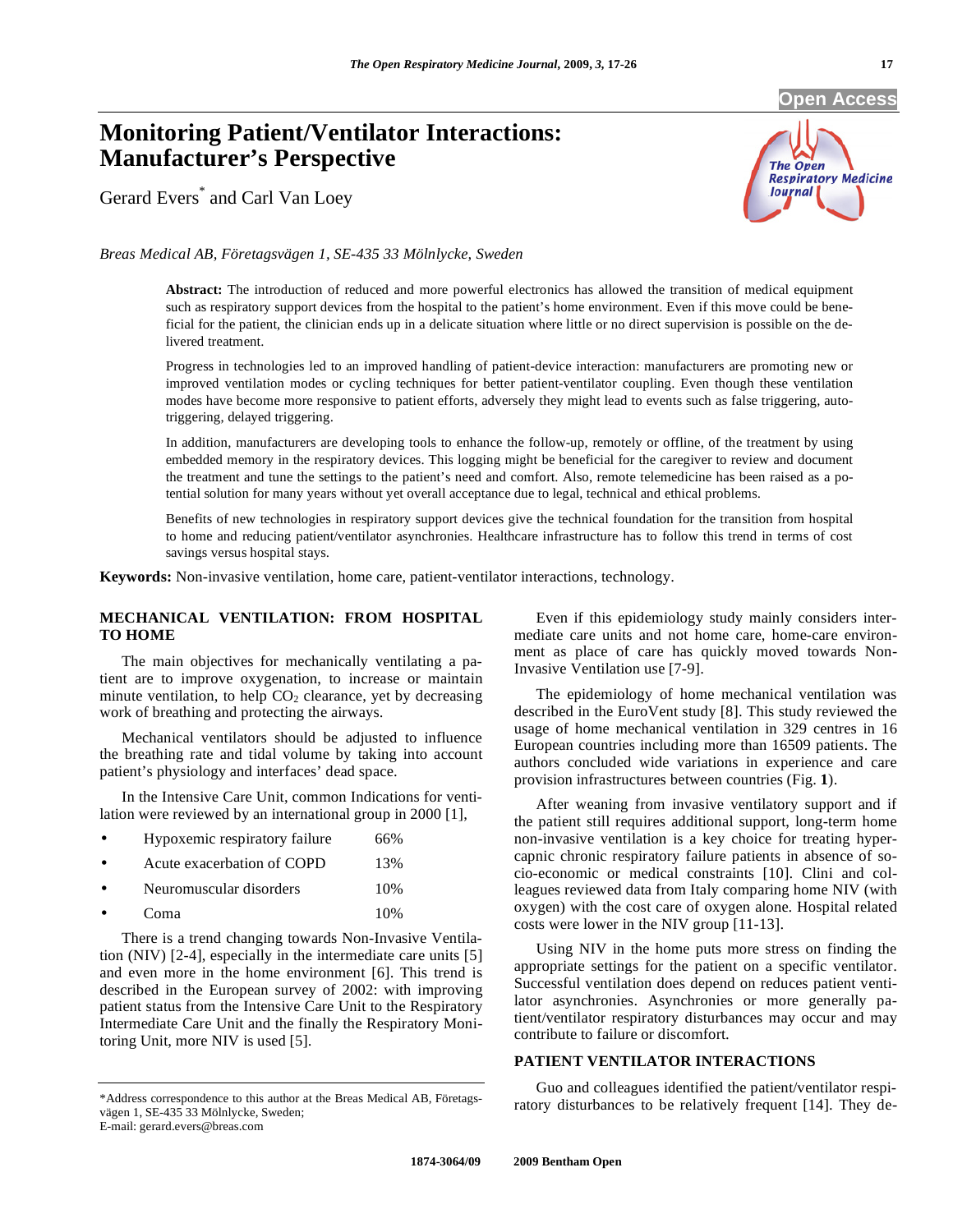scribed 4 types of respiratory events versus normal synchronous respiration on a ventilator (Fig. **2**):

- 1. patient/ventilator desynchronization (Fig. **3**),
- 2. periodic breathing (Fig. **5**),
- 3. autotriggering (Fig. **4**), and
- 4. apnea-hypopneas.



**Fig. (1).** (**A**) Median year of starting home mechanical ventilation; (**B**) Percentage of ventilator type (black: pressure; grey: volume) [8].

 Based on various publications, the percentage of asynchrony affects more than 1 out of 4 patients [15, 16]. The patient ventilator disturbances originate in various sources, including but not limited to bad ventilator performance, inadequate settings and non-intentional leaks. The nonintentional leaks are mostly due to bad mask fitting and have a deleterious effect on ventilator performance [17-23]. The choice of interface is critical to reduce the leaks and assure good ventilation [24]. Meyer *et al.* wrote about air leaks reducing sleep quality under non-invasive ventilation [25], but specifically the patient ventilator asynchrony that was

caused by leaks was not considered. In recent times, patient ventilator asynchrony is being published as having a negative effect on sleep quality for patients using non-invasive ventilation [26, 27].

 Manufacturers and clinical or university centres are performing studies to compare or to test ventilators in different conditions and thereby to assess in which conditions patient ventilator disordered breathings occurs.

 Bench evaluations of mechanical ventilators are a comfortable way of assessing performance of devices in terms of triggering, cycling, monitoring and leakage behaviour [22, 28-36]. Indeed, technology also brought new developments in the bench design.

 However, there are both many patient-specific criteria as well a variety of pathologies that makes this task selflimiting, as can be drawn from the bench evaluation designed for paediatric evaluation by the team of Fauroux [28]. Despite this limitation, bench testing allows repetitive evaluations under similar conditions which is not possible on patients. Indeed, comparison of ventilators on patients demands for a large population to be included with common pathology features to yield a statistically significant analysis else outcomes might be non-significant [37].

 As written by Stroetz in 1998, "Practitioners willing to make the effort to interpret patient-ventilator interactions will find it difficult to manage ventilator-dependent patients without feedback from waveform analysis in the future"[38].

 This was illustrated by example in a case report by Haynes [39]: by using the waveform display on a Pressure Support ventilator, he was able to detect asynchrony and manipulate inspiratory risetime and breath-termination criteria to improve the patient ventilator synchrony.

 Even though use of waveforms to reduce patient ventilator respiratory disturbance has become common in the Intensive Care setting [40-43] and sub-acute/monitoring centres, waveforms could sometimes be difficult to interpret for clinicians not routinely using them. Some computerized algorithms exist for the intensive care setting where patients are deemed more under control [44-46]. Alternative automated methods are being developed specifically for non-invasive ventilation. As an example a, entropy based analysis developed in Rouen [47-49] or an algorithm validated in Nava's team [16].

- The entropy based system is using a novel algorithm calculating phase portraits and entropy (mostly used in chaos techniques). It looks at the variability of ventilation and triggering efforts. This method is post-hoc by design but could still yield very useful information for the caregiver to adjust the settings (Fig. **6**).
	- Another algorithm detects ineffective triggering as perturbations in the expiratory flow unaccompanied by a mechanical breath (Fig. **7**). This real-time algorithm designed to be embedded in a ventilator yields a sensitivity of 91% and a specificity of 97% according to the authors but on a low number of patients and events, respectively 20 and 159.5±87.7 breaths per patients.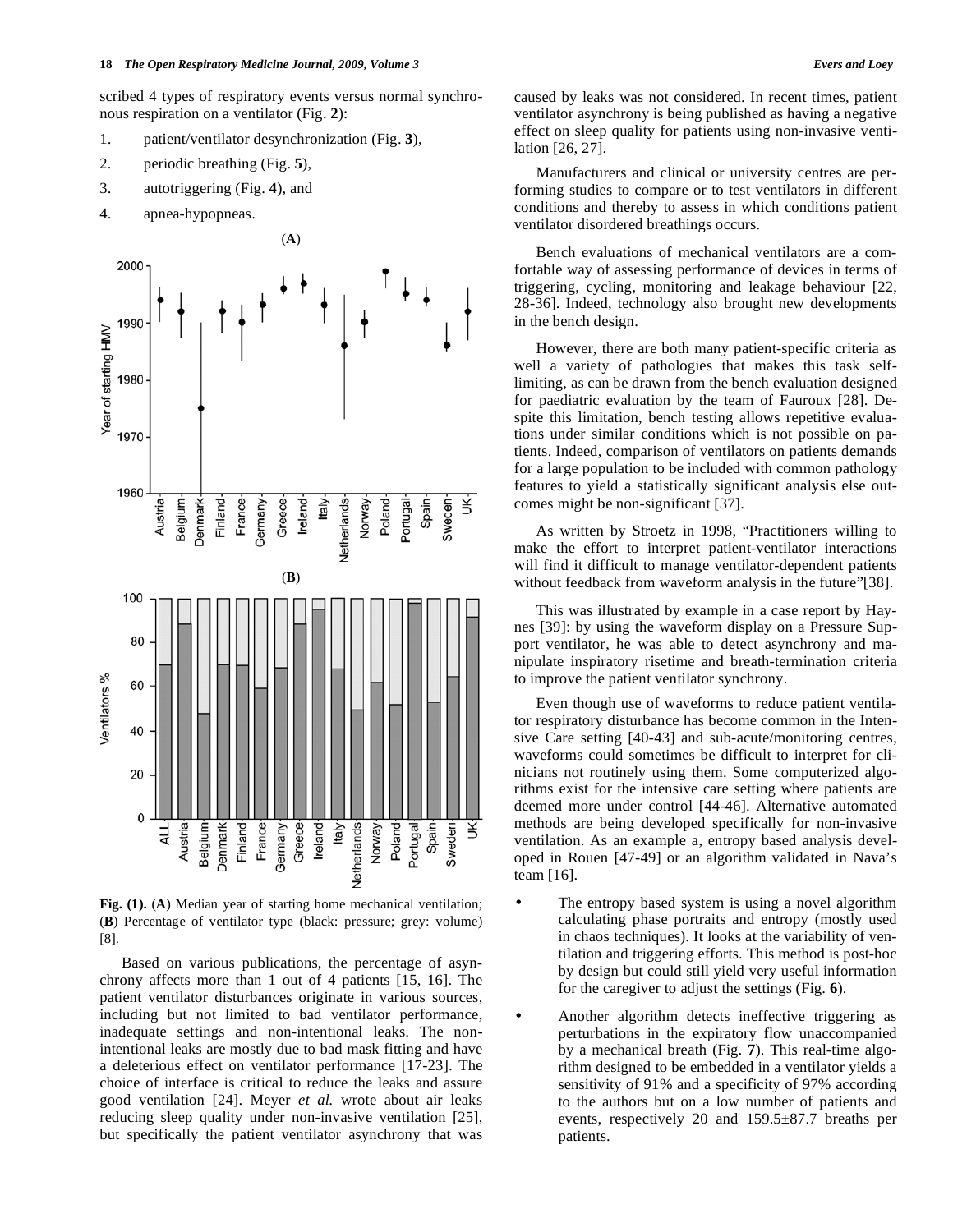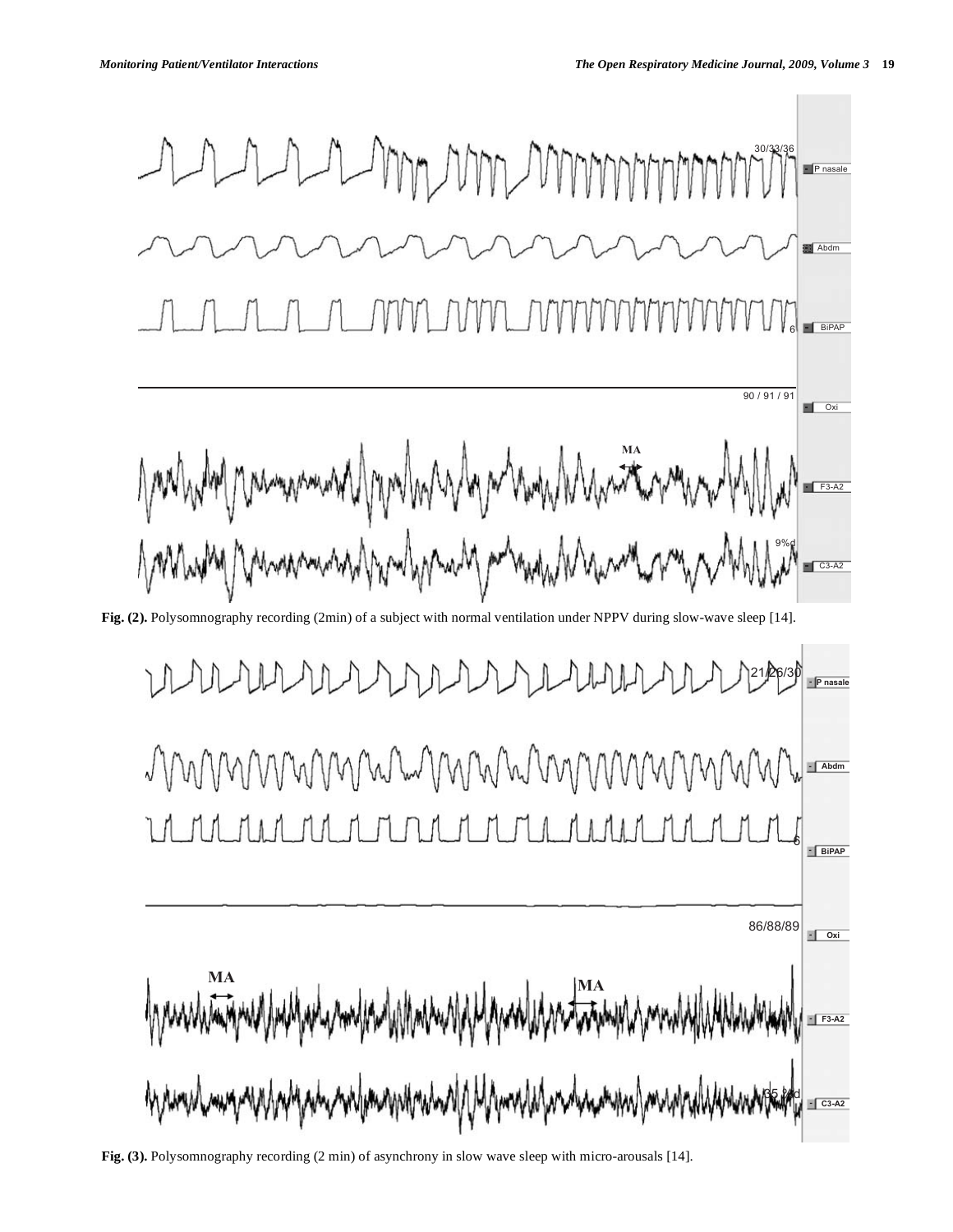

**Fig. (4).** Polysomnography recording (2min) with auto-triggering during slow wave sleep, inducing microarousals [14].



**Fig. (5).** Polysomnography recording showing Periodic Breathing with repetitive central apnoeas [38].

 Using waveforms and advanced non-embedded asynchrony detection algorithms, is more unlikely to be done in the home environment for the simple reason that the clinician does not have access to all patient's vital signs [50]. Monitoring patients' ventilation implies indeed questioning, examining and monitoring vital signs in addition to looking at the synchronicity of the breathing. The monitoring need is to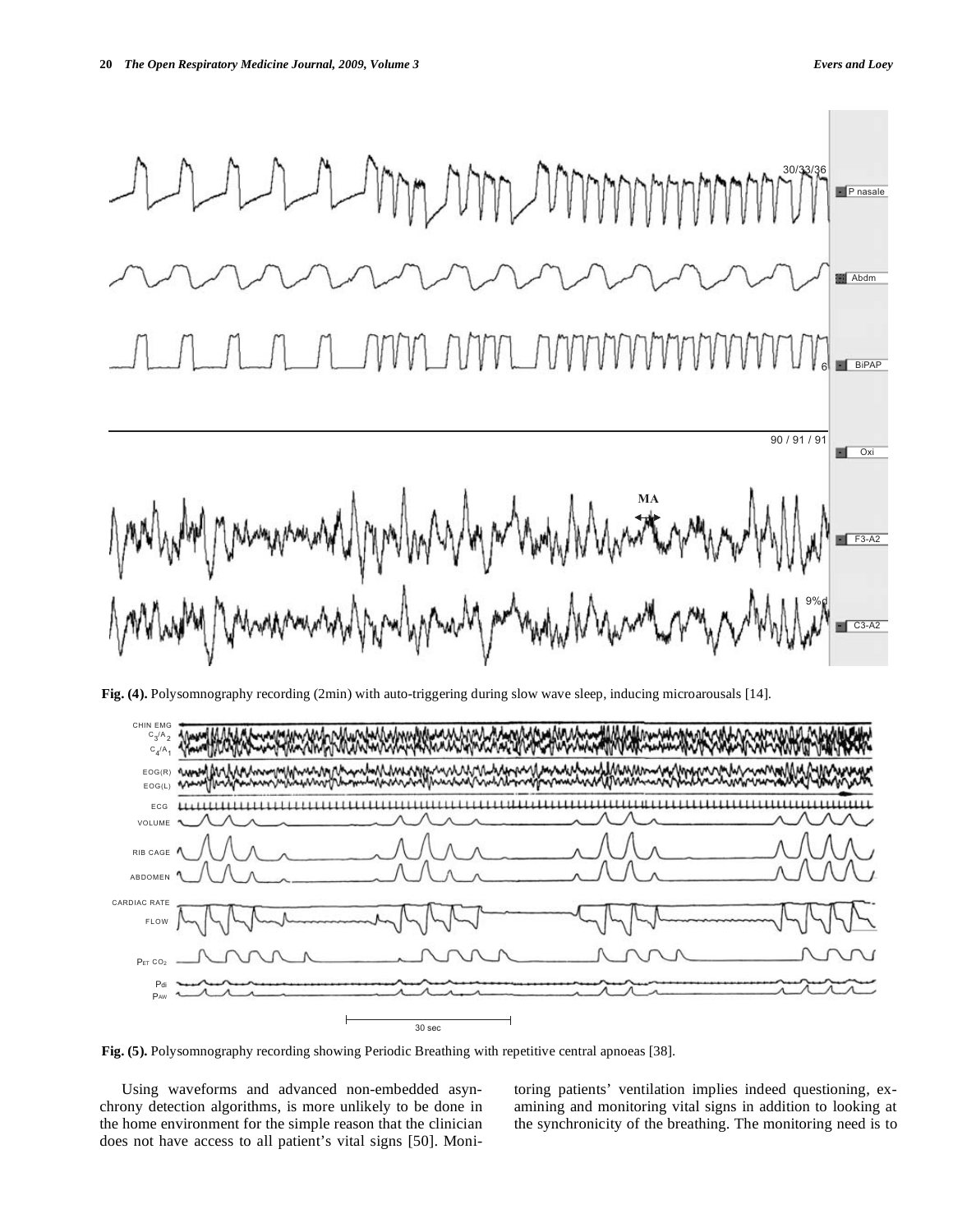be correlated with patient's pathology when selecting a ventilator for use at the home.



**Fig. (6).** Graph showing patient–ventilator interactions during NIV.  $S_T$ : Shannon entropy related to ventilatory variability;  $S_P$ : Shannon entropy related to ineffective triggering efforts (optimal zone  $S<sub>P</sub>$  and  $S_T<1$ ).

 Those algorithms and ongoing development have made the Mechnical Ventilators become more technological and potentially more complicated to use. By design, the presence of technology should help the clinician and not overcomplicate the usability of the ventilator. Indeed, lack of ease of use might lead to misunderstanding in ventilation modes and settings and as such create a potential for patient ventilator asynchrony especially when the patient is remote.

 In a usability study, J. Gonzales-Bermejo asked 13 ICU physicians to assess the ease of use of 11 home ventilators [51]. When compared with a technical person, the physicians performed poorly yielding the conclusion that userfriendliness of home ventilators might be questionable for physicians not daily using the device.

 An additional risk for patient ventilator asynchrony and potential lack of usability, is the lack of common terminology for most of the settings of ventilators. Chatburn proposes a classification system to homogenize the various brand names and ventilation modes although more for the intensive care and sub acute setting [52]. In the home care environment, caregivers will be required to pay extra attention to specific ventilation modes to find the best match between patient and ventilator and ventilator settings.

### **PITFALLS AND CONSTRAINTS IN THE HOME**

 Treatment of ventilation has to be performed on a continuous basis in the home. As shown by Petitjean and colleagues on previously stabilized restrictive patients, withdrawal of NIV leads to first nocturnal respiratory failure and within days diurnal respiratory failure [53]. They recommend not stopping NIV for more than a day or two.

 With the advent and cost reduction of memory techniques, most manufacturers of home respiratory support ventilators have implemented systems in the devices to collect a number of information on the use of the device. This information can go from simple usage time up to detailed waveforms of pressure, flow, leakage and cycling.

 Farré and colleagues reported in a survey on 300 patients in the Barcelona area [54] that approximately one out of seven ventilators exhibited significant discrepancy (> 20%) between prescribed and actual values (1/20 with a difference of more than 30%). In addition the study revealed that when tested, alarms were not working in 0.9% power-off, 18.6% disconnection and 5.1% obstruction for all ventilators. Farré's study enhances the importance of quality control of home mechanical ventilation. So, technology in home ventilation should also prevent settings to be changed from prescribed values.

 In a study in the frame of a European Concerted Action on 326 centres and more than 20000 patients, Farré *et al.* 



**Fig. (7).** Traces showing ineffective breaths during PSV [16].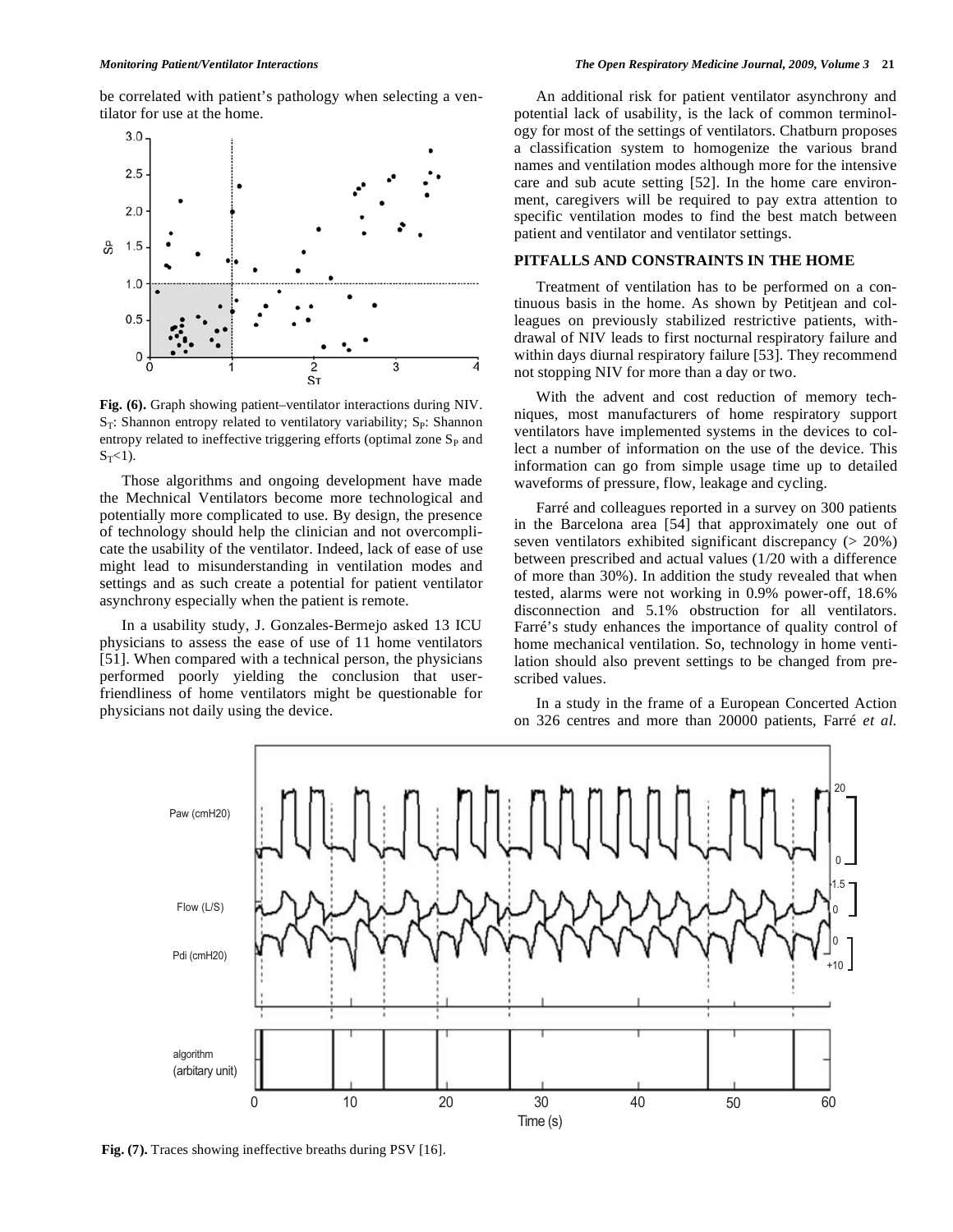### **22** *The Open Respiratory Medicine Journal, 2009, Volume 3 Evers and Loey*

showed that servicing of the ventilators is mostly dependant on external companies with significant variance in service interval, service centre size and prescriber feedback information [55]. This variability in service provision might be a reason for some of the discrepancy found previously.

 Especially when the patient is at home, monitoring the patient and ventilator quality becomes more difficult even if experiments have been successful [56] using telemedicine. The use of telemedicine is a possible path for both monitoring and performing quality control.

 In addition to viewing patient waveforms, readjusting ventilator performance and settings could be possible in the home or in relatively remote settings [50, 57-59]. Many commercial non-medical devices are available to achieve that function (Fig. **8**). They could be interfaced with the existing ventilators to build the bridge between home and hospital. This approach has been tested and confirmed on OSA patients [60, 61], but not yet on mechanically ventilated patients [62]. One would note that even if telecare has become more present in publications, Botsis and colleagues in a review on Telecare for elderly chronic disease patients



Fig. (8). Various commercially available devices for establishing remote connections.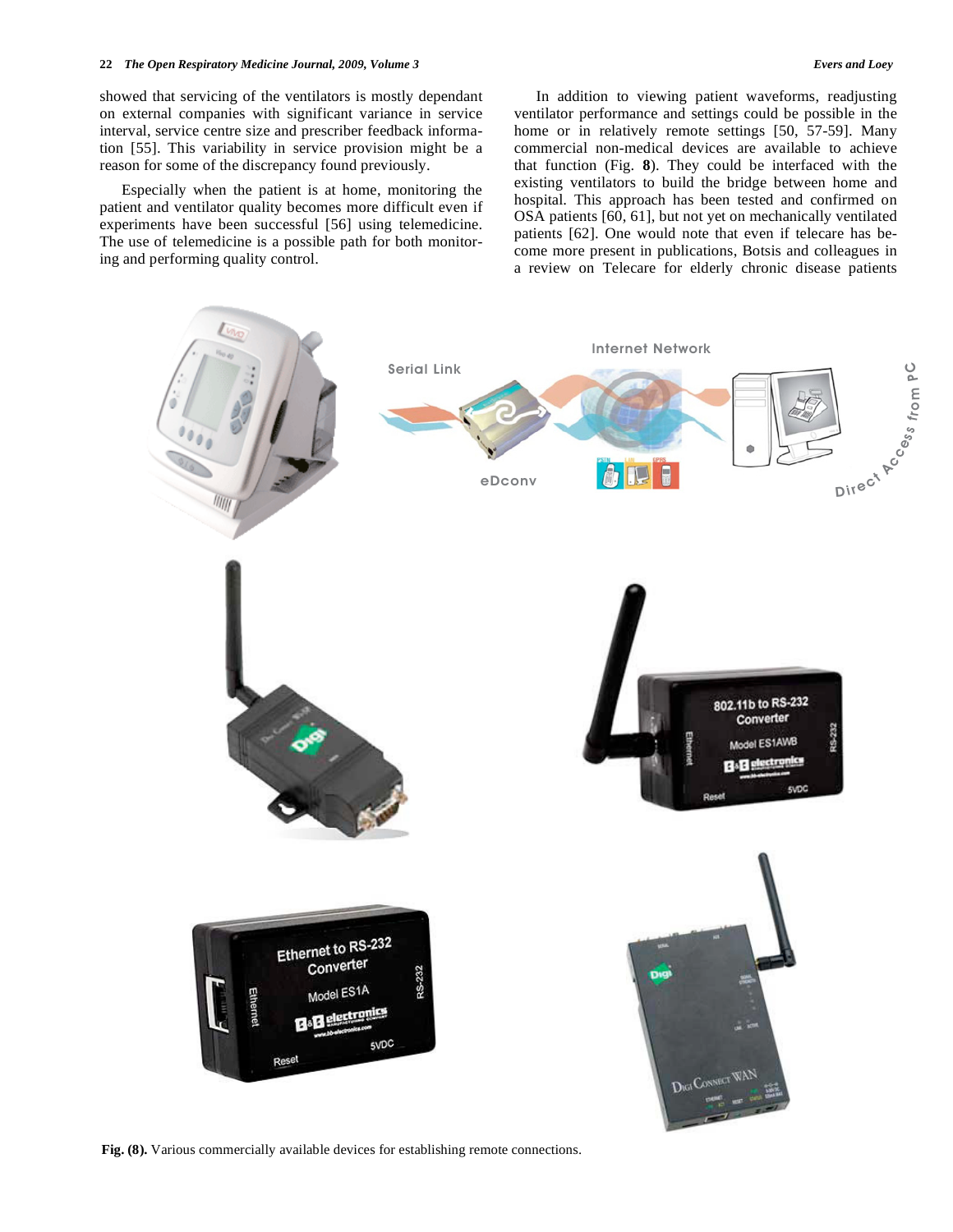revealed that yet less than 10% of the studies published were on COPD or respiratory related pathologies [63].

 Though there are no technical limitations, as the bridges operate *via* most available carriers (Ethernet, WiFi, GPRS, Bluetooth), the care provider should yet consider additional aspects:

- Financial aspect: the cost of using these add-on devices versus traditional approached
- Legal aspect of telecare: a recent report of the European Commission better outlines the framework [64]
- Liability aspect: modules added to medical devices are considered to be medical devices and should inherently be safe [CE Marking: Medical Device Directive (MDD) - 93/42/EEC].

## **MANUFACTURER'S INITIATIVES TO MONITOR AND IMPROVE PATIENT-VENTILATOR INTERAC-TION**

 Tobin *et al*. identified four major areas of possible problems in interaction: the triggering of the ventilator, the phase of inspiration after triggering, the passage from inspiration to expiration, and the end of expiration [65].

 The same causes were identified by Schönhofer and he proposed corrective actions [66], mostly aimed at inspiratory and expiratory triggers, inspiratory risetime and respiratory rates. This work by Schönhofer leads to investigate various critical components and reasons for failure of putting a ventilator on a patient (Fig. **9**). Schönhofer and co-author conclude that, in addition to mask adjustment, adjusting some of the ventilator settings is also a key action to reduce patient ventilator disturbances.

 Manufacturers are putting significant effort in designing new techniques for improving triggering and cycling techniques to reduce patient ventilator asynchronies. One should consider that with regards to the financial impact, most companies have elected to take a black-box algorithm hiding intrinsic details for the caregiver. The intellectual property is more commonly disclosed first in patent application before

being tested clinically, validated and published.

 To assess manufacturer's initiatives, the Intellectual Property was examined on the Wordwide Intellectual Property Office [http: //www.wipo.int/pctdb/en/search-adv.jsp]. In recent years, more than 30 patents have been applied for on various aspects of the asynchrony. Below some of them from various manufacturers:

- Energy Trigger Applicant: BREAS; Publication info: US2008283061
- Method and Apparatus For Detecting Ineffective Inspiratory Efforts and Improving Patient-Ventilator Interaction; Applicant: RESMED; Publication info: US2008110461, based on the work performed by Nava and team [16]
- Determining Suitable Ventilator Settings for Patients with Alveolar Hypoventilation During Sleep; Applicant: RESMED; Publication info: AU2002325399
- Adjustment of Ventilator Pressure-Time Profile to Balance Comfort and Effectiveness; Applicant: RESMED LTD; Publication info: AU2003204620
- Methods and apparatus for varying the back-up rate for a ventilator; Applicant: RESMED LTD; Publication info: NZ541914
- Ventilator patient synchronization; Applicant: RES-MED; Publication info: AU2002308423
- Patient-ventilator synchronization using dual phase sensors; Applicant: RESMED; Publication info: EP1810708
- Medical ventilator triggering and cycling method and mechanism; Applicant: RESPIRONICS; Publication info: US2005087190
- Method and device for determining the alveolar ventilation (a.v.) and controlling a respirator; Applicant: WEINMANN; Publication info: EP1985326
- Artificial respiration apparatus adjusting method, involves applying increased volume of respiration gas intermittently with respect to respiration volume for

| Problem                             | Potential cause                                 | Corrective measure                                                                 |
|-------------------------------------|-------------------------------------------------|------------------------------------------------------------------------------------|
| Inspiratory trigger failure         | Air leak                                        | Adjust mask or change type                                                         |
|                                     | Autocycling                                     | Reduce trigger sensitivity                                                         |
|                                     | Increased work of breathing                     | Adjust trigger sensitivity or change to<br>a flow trigger if pressure trigger used |
| Inadequate pressurisation           | Pressure rise time too long                     | Reduction of pressure rise time                                                    |
|                                     | Pressure support too low                        | Increase inspiratory pressure                                                      |
| Failure to cycle into<br>expiration | Air leak leading to "inspriratory"<br>hang up"  | Adjust mask or consider switch<br>from nasal to face mask                          |
|                                     | High end-inspiratory flow                       | Increase end-inspiratory flow threshold<br>and set time limit for inspiration      |
| $CO2$ rebreathing                   | Single circuit with no true<br>exhalation valve | Use two lines and use nonrebreathe valve                                           |
|                                     | High respiratory rate                           | Lower respiratory rate                                                             |
|                                     | No PEEP                                         | Add PEEP to lavage mask                                                            |
|                                     | Large mask dead space                           | Reduce dead space with padding                                                     |

 $CO<sub>2</sub>$ : carbon dioxide; PEEP: positive end-expiratory pressure.

**Fig. (9).** Troubleshooting of crucial issues in pressure support ventilation [67].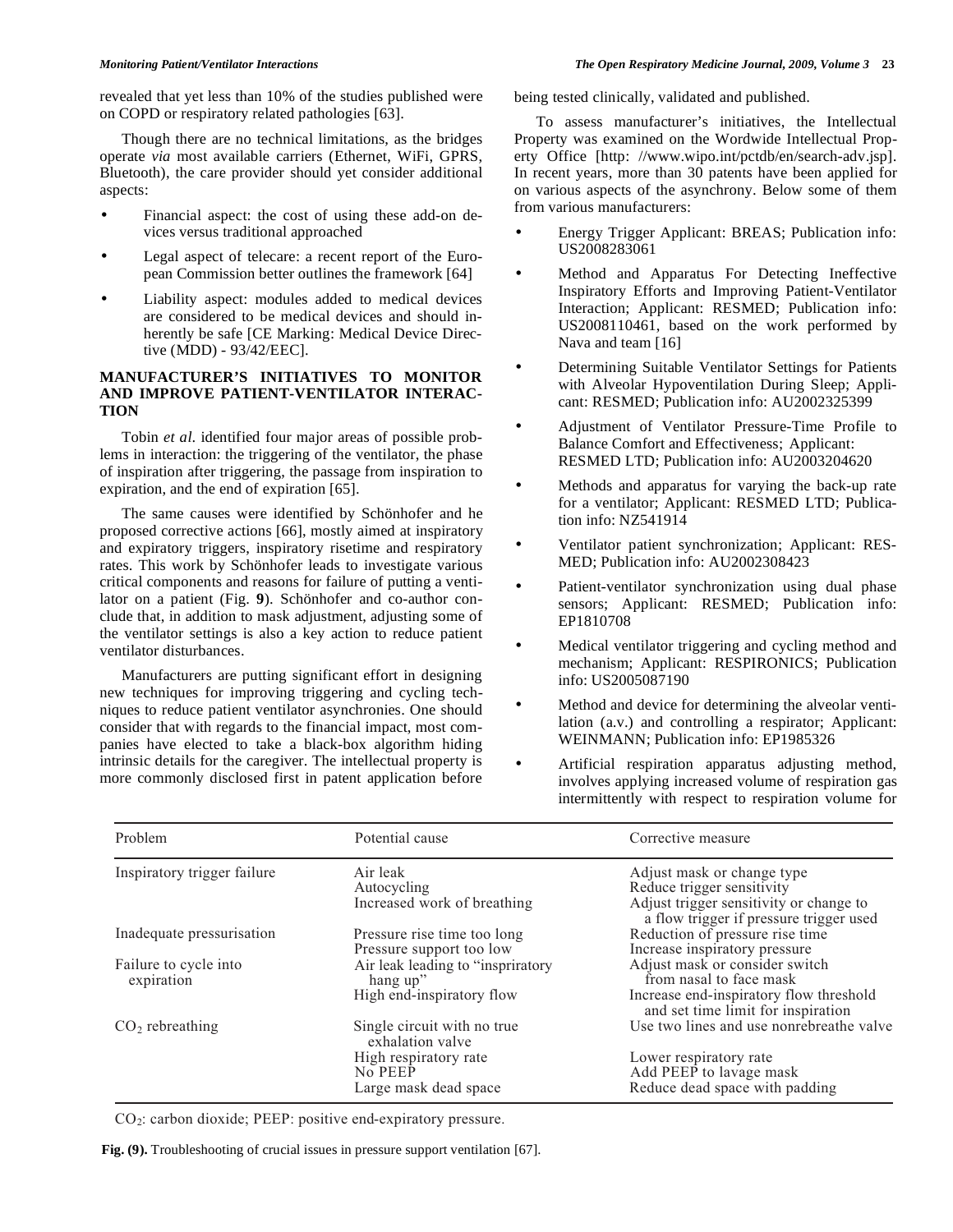

**Fig. (10).** Screenshots of 3 commercially available software packages to log patient/ventilator interaction or change settings online or remotely.

assisted respiration, and realizing deep insufflations by adjustment of pressure; Applicant: WEINMANN; Publication info: DE102007033048

• Method and device for controlling a ventilator; Applicant: WEINMANN; Publication info: DE102007011 924

 Although these patent applications are in process, they will not per se be integrated in actual ventilators, as patents are also ways of avoiding competition on one's unique technique.

 Manufacturers yet make other treatment oriented information available for the clinician and the caregiver. The availability of this information opens new paths for documenting the therapy and tracking how the patient is using his breathing assistance device. This memory logging of events discloses the entire therapy without the additional costs linked of in-hospital or ambulatory monitoring (Fig. **10**).

### **CONCLUSION**

 With the advent of reduced and more powerful electronics, medical equipment in general and non-invasive respiratory support devices in particular have been increasingly made available for the patient in his home environment.

 Although beneficial for the patient, this prevents the clinician to have direct control on the patient. Commercially available device relying on various communication techniques now technically give the possibility to remotely monitor the patient in his own familiar environment. The legal and financial framework around this telemedicine is however not entirely ready yet.

 Progress in technologies also led to an improved handling of patient-device interaction. Indeed, especially in unsupervised non-invasive ventilation, patient ventilator asynchronies are common. As part of an ongoing effort for better patient-ventilator matching, manufacturers are promoting new or improved ventilation modes. Even though these ventilation modes have become more responsive to patient efforts, adversely they might lead to events such as false triggering, auto-triggering, delayed triggering. Developments for an improved clinician's feedback on asynchrony and adjusting the ventilator are ongoing.

 Finally, in order to track patient/ventilator interaction and usage, manufacturers have embedded memory in most modern respiratory devices. This logging is beneficial for the caregiver to a posteriori analyze the treatment and tune the settings to the patient's need and comfort.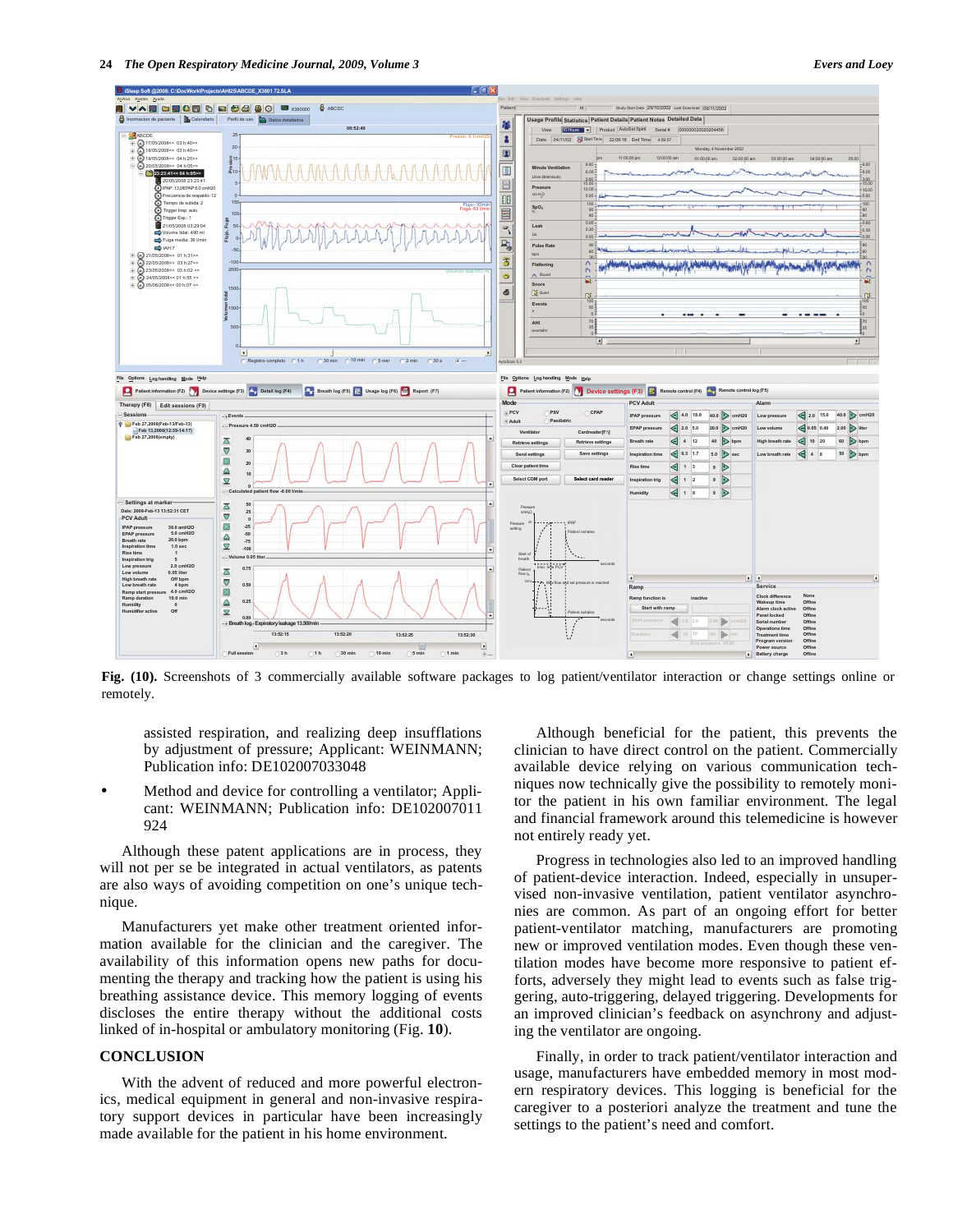To conclude there is a need for a joint effort of manufacturers and caregivers (clinicians, service centres) to assure that the patient ventilator interaction is optimized to ensure best treatment.

### **REFERENCES**

- [1] Esteban A, Anzueto A, Alia I, *et al*. How is mechanical ventilation employed in the intensive care unit? An international utilization review. Am J Respir Crit Care Med 2000; 161: 1450-8.
- [2] Frutos F, Alia I, Esteban A, Anzueto A. Evolution in the utilization of the mechanical ventilation in the critical care unit. Minerva Anestesiol 2001; 67: 215-22.
- [3] Esteban A, Ferguson ND, Meade MO, *et al*. Evolution of mechanical ventilation in response to clinical research. Am J Respir Crit Care Med 2008; 15; 177: 170-7.
- [4] Crimi C, Noto A, Esquinas A, Nava S. Non-invasive ventilation (NIV) practices: a European web-survey. ERJ 2008 ERS Proceedings, p. 337s.
- [5] Corrado A, Roussos C, Ambrosino N, *et al*. Respiratory intermediate care units: a European survey. Eur Respir J 2002; 20: 1343-50.
- [6] Muir JF, Cuvelier A. Instrumental management of chronic respiratory insufficiency: contribution of long-term therapeutic assistance at home. Bull Acad Natl Med 1998; 182: 1139-56.
- [7] Fauroux B, Howard P, Muir JF. Home treatment for chronic respiratory insufficiency: the situation in Europe in 1992. The European Working Group on Home Treatment for Chronic Respiratory Insufficiency. Eur Respir J 1994; 7: 1721-6.
- [8] Lloyd-Owen SJ, Donaldson GC, Ambrosino N, *et al*. Patterns of home mechanical ventilation use in Europe: results from the Eurovent survey. Eur Respir J 2005; 25: 1025-31.
- [9] Janssens JP, Derivaz S, Breitenstein E, *et al*. Changing patterns in long-term noninvasive ventilation: a 7-year prospective study in the Geneva Lake area. Chest 200; 123: 67-79.
- [10] Antonelli M, Conti G, Pennisi MA, Arcangeli A, Proietti R. Home mechanical ventilation: the extra-hospital phase. Minerva Anestesiol 2000; 66: 895-9.
- [11] Clini E, Vitacca M, Foglio K, Simoni P, Ambrosino N. Long-term home care programmes may reduce hospital admissions in COPD with chronic hypercapnia. Eur Respir J 1996; 9: 1605-10.
- [12] Clini EM, Magni G, Crisafulli E, Viaggi S, Ambrosino N. Home non-invasive mechanical ventilation and long-term oxygen therapy in stable hypercapnic chronic obstructive pulmonary disease patients: comparison of costs. Respiration 2009; 77: 44-50.
- [13] Tuggey JM, Plant PK, Elliott MW. Domiciliary non-invasive ventilation for recurrent acidotic exacerbations of COPD: an economic analysis. Thorax 2003; 58: 867-71.
- [14] Guo YF, Sforza E, Janssens JP. Respiratory patterns during sleep in obesity-hypoventilation patients treated with nocturnal pressure support: a preliminary report. Chest 2007; 131: 1090-9.
- [15] Thille AW, Rodriguez P, Cabello B, Lellouche F, Brochard L. Patient-ventilator asynchrony during assisted mechanical ventilation. Intensive Care Med 2006; 32: 1515-22.
- [16] Mulqueeny Q, Ceriana P, Carlucci A, Fanfulla F, Delmastro M, Nava S. Automatic detection of ineffective triggering and double triggering during mechanical ventilation. Intensive Care Med 2007; 33: 2014-8.
- [17] Cao ZX, Wang C. The effects of auto-triggering on patientventilator interaction in noninvasive mechanical ventilation during air leak. Zhonghua Jie He He Hu Xi Za Zhi 2008; 31: 116-9.
- [18] Miyoshi E, Fujino Y, Uchiyama A, Mashimo T, Nishimura M. Effects of gas leak on triggering function, humidification, and inspiratory oxygen fraction during noninvasive positive airway pressure ventilation. Chest 2005; 128: 3691-8.
- [19] Puy MC, Samolski D, Sotomayor C, Madariaga G, Guell MR, Anton PA. Relationship between air leaks and efectivity of noninvasive ventilation. a pilot study. ERJ 2007, ERS Proceedings, ERS p. 721s.
- [20] Borel JC, Sabil AK, Janssens JP, *et al*. Intentional leaks in industrial masks have a significant impact on efficacy of bilevel noninvasive ventilation: a bench test study. Chest 2008; [Epub ahead of print].
- [21] Tuggey JM, Delmastro M, Elliott MW. The effect of mouth leak and humidification during nasal non-invasive ventilation. Respir Med 2007; 101: 1874-9.
- [22] Schettino GP, Tucci MR, Sousa R, Valente Barbas CS, Passos Amato MB, Carvalho CR. Mask mechanics and leak dynamics during noninvasive pressure support ventilation: a bench study. Intensive Care Med 2001; 27: 1887-91.
- [23] Vignaux L, Vargas F, Roeseler J, *et al*. Patient-ventilator asynchrony during non-invasive ventilation for acute respiratory failure: a multicenter study. Intensive Care Med 2009; [Epub ahead of print].
- [24] Willson GN, Piper AJ, Norman M, *et al*. Nasal versus full face mask for noninvasive ventilation in chronic respiratory failure. Eur Respir J 2004; 23: 605-9.
- [25] Meyer TJ, Pressman MR, Benditt J, *et al*. Air leaking through the mouth during nocturnal nasal ventilation: effect on sleep quality. Sleep 1997; 20: 561-9.
- [26] Fanfulla F, Taurino AE, Lupo ND, Trentin R, D'Ambrosio C, Nava S. Effect of sleep on patient/ventilator asynchrony in patients undergoing chronic non-invasive mechanical ventilation. Respir Med 2007; 101: 1702-7.
- [27] Fanfulla F, Delmastro M, Berardinelli A, Lupo ND, Nava S. Effects of different ventilator settings on sleep and inspiratory effort in patients with neuromuscular disease. Am J Respir Crit Care Med 2005; 172: 619-24.
- [28] Fauroux B, Leroux K, Desmarais G, *et al*. Performance of ventilators for noninvasive positive-pressure ventilation in children. Eur Respir J 2008 31: 1300-7.
- [29] Ferreira JC, Chipman DW, Kacmarek RM. Trigger performance of mid-level ICU mechanical ventilators during assisted ventilation: a bench study. Intensive Care Med 2008; 34: 1669-75.
- [30] Vignaux L, Tassaux D, Jolliet P. Performance of noninvasive ventilation modes on ICU ventilators during pressure support: a bench model study. Intensive Care Med 2007; 33: 1444-51.
- [31] Battisti A, Tassaux D, Janssens JP, Michotte JB, Jaber S, Jolliet P. Performance characteristics of 10 home mechanical ventilators in pressure-support mode: a comparative bench study. Chest 2005; 127: 1784-92.
- [32] Tassaux D, Strasser S, Fonseca S, Dalmas E, Jolliet P. Comparative bench study of triggering, pressurization, and cycling between the home ventilator VPAP II and three ICU ventilators. Intensive Care Med 2002; 28: 1254-61.
- [33] Richard JC, Carlucci A, Breton L, *et al*. Bench testing of pressure support ventilation with three different generations of ventilators. Intensive Care Med 2002; 28: 1049-57.
- [34] Smith IE, Shneerson JM. A laboratory comparison of four positive pressure ventilators used in the home. Eur Respir J 1996; 9: 2410-5.
- [35] Stell IM, Paul G, Lee KC, Ponte J, Moxham J. Noninvasive ventilator triggering in chronic obstructive pulmonary disease: a test lung comparison. Am J Respir Crit Care Med 2001; 164: 2092-7.
- [36] Chatburn RL. Which ventilators and modes can be used to deliver noninvasive ventilation? Respir Care 2009; 54: 85-101.
- [37] Highcock MP, Morrish E, Jamieson S, Shneerson JM, Smith IE. An overnight comparison of two ventilators used in the treatment of chronic respiratory failure. Eur Respir J 2002 ; 20: 942-5.
- [38] Stroetz RW, Hubmayr RD. Patient-ventilator interactions. Monaldi Arch Chest Dis 1998; 53: 331-6.
- [39] Haynes JM. Patient-ventilator asynchrony in a sleeping patient receiving pressure-support ventilation. Respir Care 2008; 53: 1085- 8.
- [40] Georgopoulos D, Prinianakis G, Kondili E. Bedside waveforms interpretation as a tool to identify patient-ventilator asynchronies. Intensive Care Med 2006; 32: 34-47.
- [41] Kallet RH, Luce JM. Detection of patient-ventilator asynchrony during low tidal volume ventilation, using ventilator waveform graphics. Respir Care 2002; 47: 183-5.
- [42] Dhand R. Ventilator graphics and respiratory mechanics in the patient with obstructive lung disease. Respir Care 2005; 50: 246- 61.
- [43] Nilsestuen JO, Hargett KD. Using ventilator graphics to identify patient-ventilator asynchrony. Respir Care 2005; 50: 202-34.
- [44] Chen CW, Lin WC, Hsu CH, Cheng KS, Lo CS. Detecting ineffective triggering in the expiratory phase in mechanically ventilated patients based on airway flow and pressure deflection: feasibility of using a computer algorithm. Crit Care Med 2008; 36: 455-61.
- [45] Battisti A, Tassaux D, Bassin D, Jolliet P. Automatic adjustment of noninvasive pressure support with a bilevel home ventilator in patients with acute respiratory failure: a feasibility study. Intensive Care Med 2007; 33: 632-8.